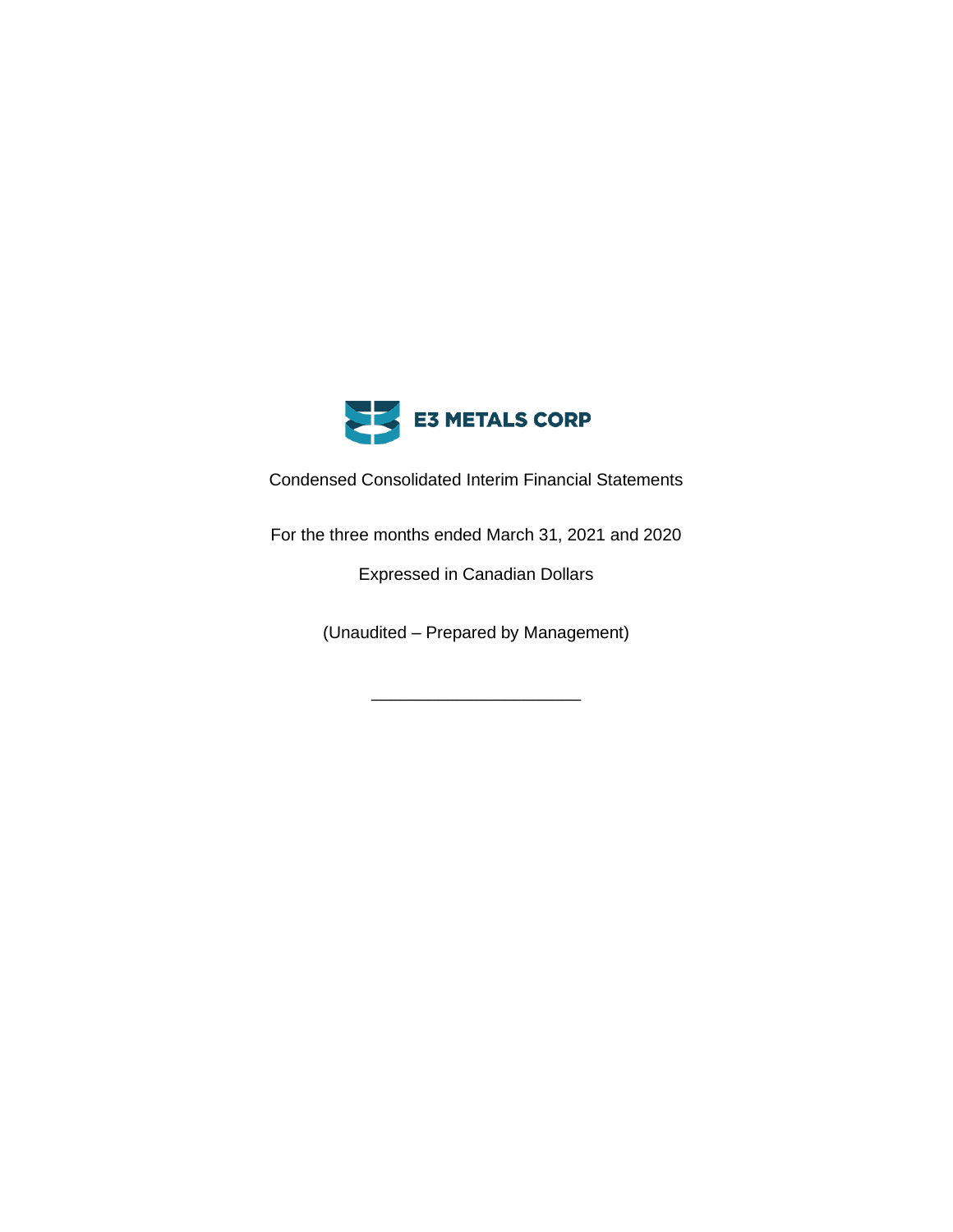

# **NOTICE TO READER**

Under National Instrument 51-102, Part 4, subsection 4.3(3)(a), if an auditor has not performed a review of the condensed consolidated interim financial statements, they must be accompanied by a notice indicating that the condensed consolidated interim financial statements have not been reviewed by an auditor.

The accompanying unaudited condensed consolidated interim financial statements of the Company have been prepared by management and approved by the Audit Committee and Board of Directors of the Company.

The Company's independent auditors have not performed a review of these condensed consolidated interim financial statements in accordance with the standards established by the Chartered Professional Accountants of Canada.

May 25, 2021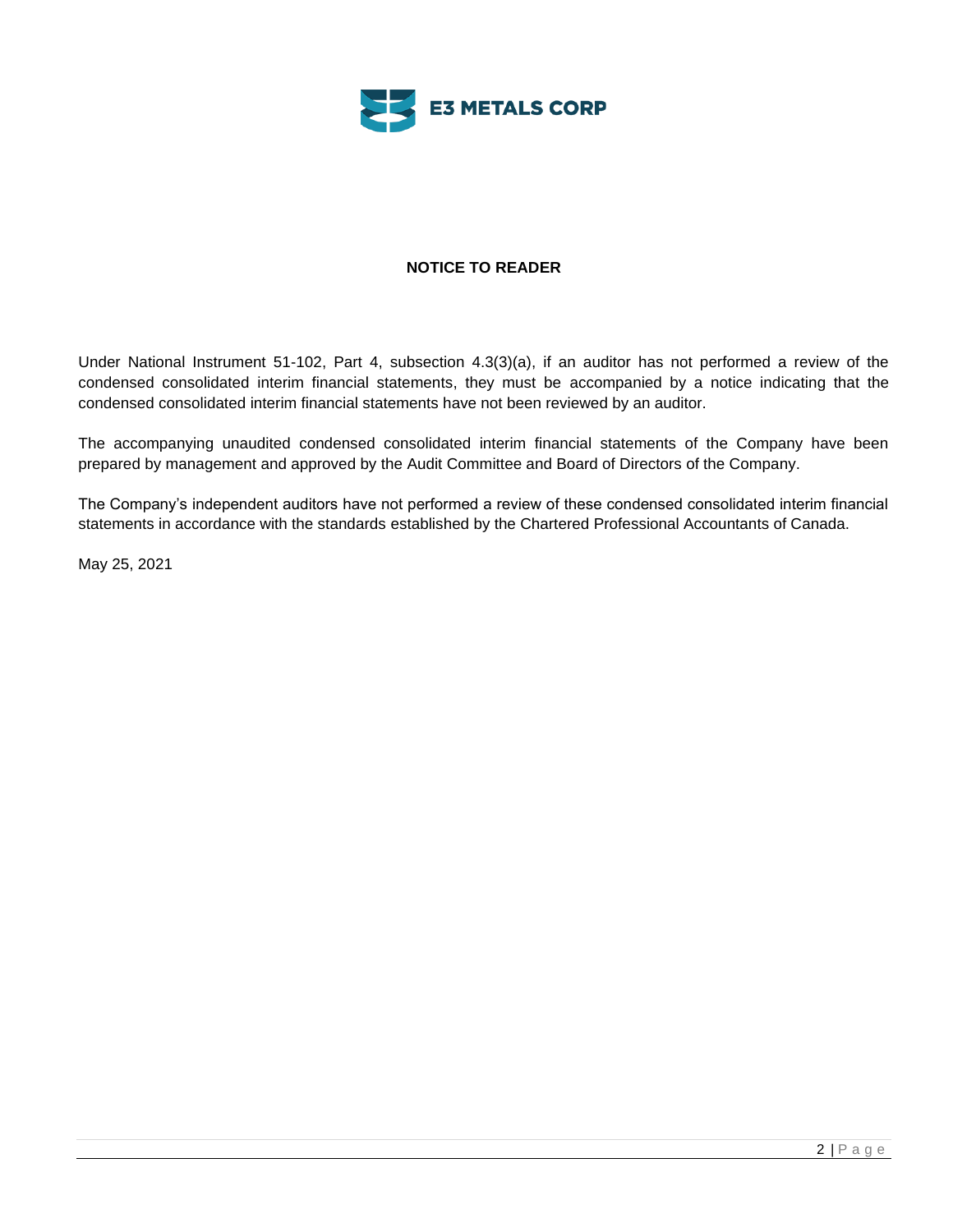

Condensed Consolidated Interim Statements of Financial Position (Expressed in Canadian Dollars– Unaudited)

|                                                                            |              | March 31,        | December 31,  |
|----------------------------------------------------------------------------|--------------|------------------|---------------|
|                                                                            |              | 2021             | 2020          |
|                                                                            | <b>Notes</b> | (unaudited)      | (audited)     |
| <b>Assets</b>                                                              |              |                  |               |
| Current assets:                                                            |              |                  |               |
| Cash                                                                       |              | 15,054,142<br>\$ | \$6,467,377   |
| Restricted cash                                                            |              |                  | 221,795       |
| Receivables                                                                | 3            | 96,648           | 52,929        |
| Prepaids                                                                   | 4            | 144,088          | 115,240       |
|                                                                            |              | 15,294,878       | 6,857,341     |
| Property and equipment                                                     | 5            | 17,225           | 4,797         |
| Right-of-use asset                                                         | 6            | 111,185          | 15,333        |
| Exploration and evaluation assets                                          | 7            | 2,939,145        | 2,876,588     |
| Intangible assets                                                          | 8            | 1,985,768        | 886,687       |
| <b>Total Assets</b>                                                        |              | \$20,348,201     | \$10,640,746  |
| <b>Liabilities and Shareholders' Equity</b><br><b>Current liabilities:</b> |              |                  |               |
| Trade payables and accrued liabilities                                     |              | \$<br>418,357    | \$<br>309,964 |
| Due to related parties                                                     |              | 19,913           | 65,913        |
| Lease liability short-term                                                 | 10           | 17,760           | 18,306        |
| Long-term liabilities                                                      |              | 456,030          | 394,183       |
| Lease liability long-term                                                  | 10           | 64,349           |               |
| Long-term notes payable                                                    | 11           |                  | 150,000       |
| <b>Total Liabilities</b>                                                   |              | 520,379          | 544,183       |
|                                                                            |              |                  |               |
| Shareholders' equity:                                                      |              |                  |               |
| Share capital                                                              | 12           | 36,519,146       | 28,052,180    |
| Contributed surplus                                                        | 12           | 5,002,627        | 3,140,573     |
| Contributed capital                                                        | 9            | 1,986,898        | 997,275       |
| Foreign currency reserve                                                   |              | (75, 128)        | (75, 128)     |
| Deficit                                                                    |              | (23, 605, 721)   | (22,018,337)  |
|                                                                            |              | 19,827,822       | 10,096,563    |
| <b>Total Liabilities and Shareholders' Equity</b>                          |              | \$20,348,201     | \$10,640,746  |

Nature and continuance of operations (Note 1)

Subsequent events (Note 15)

The accompanying notes form an integral part of these Condensed Consolidated Interim Financial Statements.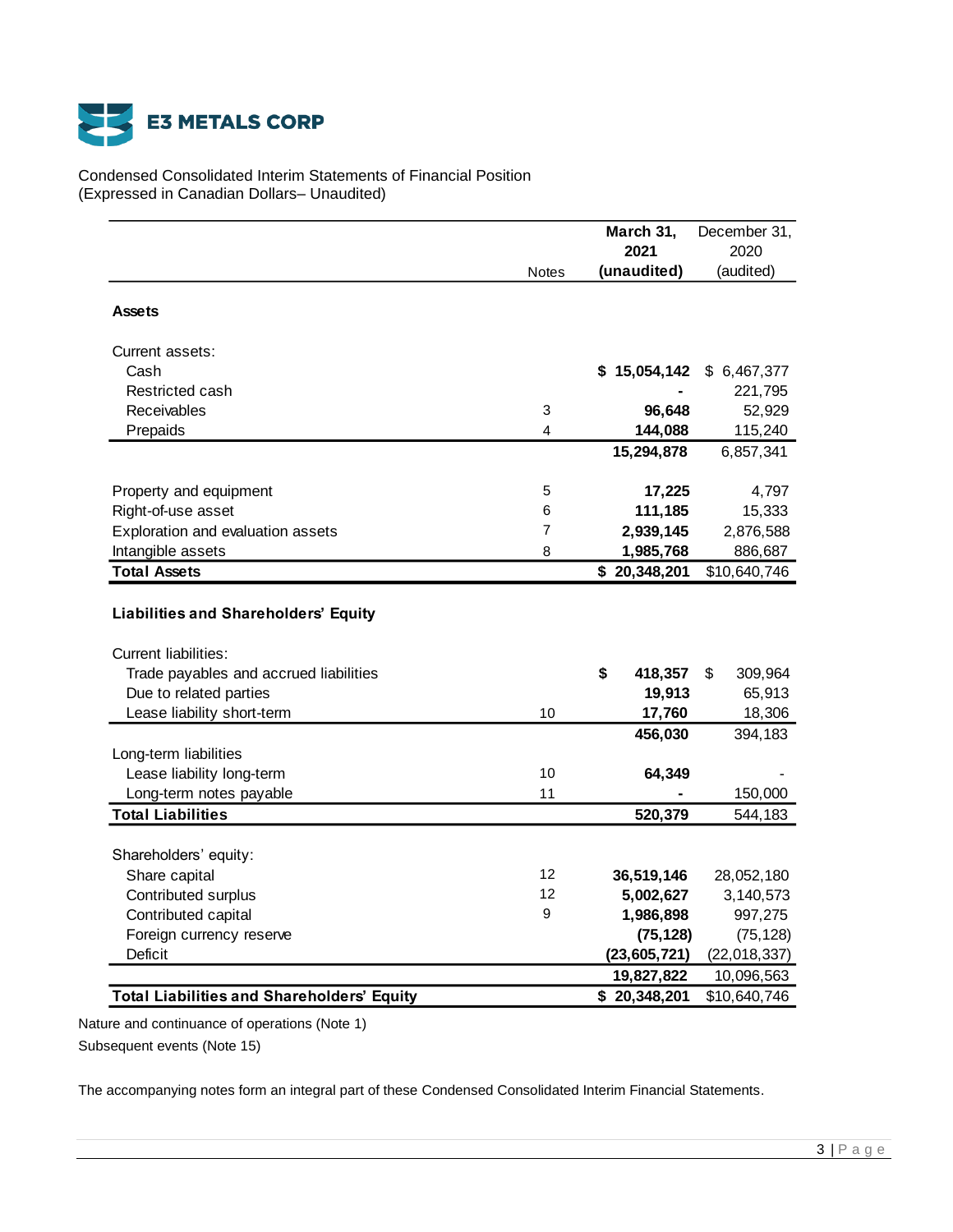

#### Condensed Consolidated Interim Statements of Changes in Shareholders' Equity (Expressed in Canadian Dollars– Unaudited)

|                                                                         | Number of<br>Shares |    | Amount        |    | Contributed<br>Capital |    | Contributed<br>Surplus |     | <b>Foreign Currency</b><br>Reserve |      | Deficit             |     | <b>Total Equity</b> |
|-------------------------------------------------------------------------|---------------------|----|---------------|----|------------------------|----|------------------------|-----|------------------------------------|------|---------------------|-----|---------------------|
| Balance, January 1, 2021                                                | 41,664,131          | S  | 28,052,180    | \$ | 997,275                | S  | 3,140,573              | \$  | (75, 128)                          | - \$ | (22,018,337)        | -\$ | 10,096,563          |
| Private placement of units                                              | 6,793,300           |    | 8,050,061     |    |                        |    |                        |     |                                    |      |                     |     | 8,050,061           |
| Exercise of stock options & warrants                                    | 4,052,300           |    | 2,167,199     |    |                        |    |                        |     |                                    |      |                     |     | 2,167,199           |
| Reclassify contributed surplus on<br>exercise of stock options/warrants |                     |    | 416,906       |    |                        |    | (416,906)              |     |                                    |      |                     |     |                     |
| Share issue costs                                                       |                     |    | (2,167,200)   |    |                        |    | 1,313,599              |     |                                    |      |                     |     | (853,601)           |
| Contributed capital                                                     |                     |    |               |    | 989,623                |    |                        |     |                                    |      |                     |     | 989,623             |
| Share-based compensation                                                |                     |    |               |    |                        |    | 965,361                |     |                                    |      |                     |     | 965,361             |
| Net loss for the period                                                 |                     |    |               |    |                        |    |                        |     |                                    |      | (1,587,384)         |     | (1,587,384)         |
| Balance, March 31, 2021                                                 | 52,509,731          | S  | 36,519,146    | S  | 1,986,898              | S  | 5,002,627              | \$  | (75, 128)                          | \$   | (23,605,721)        | - S | 19,827,822          |
| Balance, January 1, 2020                                                | 27,397,901          | \$ | 20,264,608 \$ |    | 997,275                | \$ | 2,760,249              | -\$ | (75, 128)                          | \$   | $(19,923,250)$ \$   |     | 4,023,754           |
| Private placement of units                                              | 3,004,500           |    | 1,201,800     |    |                        |    |                        |     |                                    |      |                     |     | 1,201,800           |
| Value attributed to warrants issued with<br>private placement           |                     |    | (225, 337)    |    |                        |    | 225,337                |     |                                    |      |                     |     |                     |
| Finder's warrants issued with private<br>placement                      |                     |    | (9,800)       |    |                        |    | 9,800                  |     |                                    |      |                     |     |                     |
| Exercise of stock options                                               | 75,000              |    | 30,000        |    |                        |    |                        |     |                                    |      |                     |     | 30,000              |
| Reclassify contributed surplus on<br>exercise of stock options          |                     |    | 18,357        |    |                        |    | (18, 357)              |     |                                    |      |                     |     |                     |
| Share issue costs                                                       |                     |    | (27,009)      |    |                        |    |                        |     |                                    |      |                     |     | (27,009)            |
| Share-based compensation                                                |                     |    |               |    |                        |    | 8,753                  |     |                                    |      |                     |     | 8,753               |
| Net loss for the period                                                 |                     |    |               |    |                        |    |                        |     |                                    |      | (393, 210)          |     | (393, 210)          |
| Balance, March 31, 2020                                                 | 30,477,401          | \$ | 21,252,618    | \$ | 997,275                | \$ | 2,985,782              | \$  | (75, 128)                          | \$   | $(20, 316, 460)$ \$ |     | 4,844,088           |

The accompanying notes form an integral part of these Condensed Consolidated Interim Financial Statements.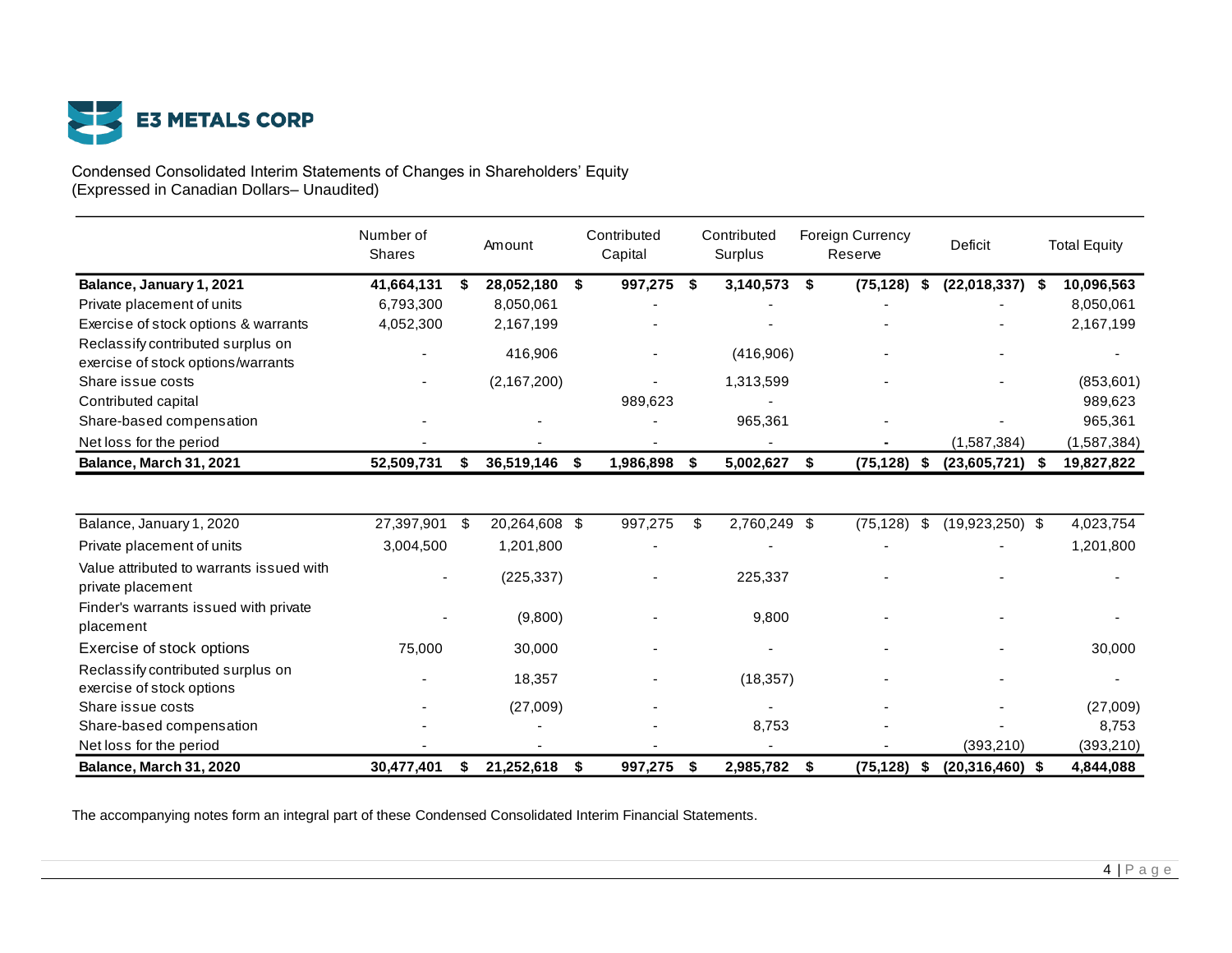

Condensed Consolidated Interim Statements of Comprehensive Loss For the three months ended March 31, 2021 and 2020 (Expressed in Canadian Dollars– Unaudited)

|                                                        | <b>Notes</b> | 2021                   |     | 2020       |
|--------------------------------------------------------|--------------|------------------------|-----|------------|
|                                                        |              |                        |     |            |
| Expenses:                                              |              |                        |     |            |
| Share-based compensation                               | 12           | \$<br>965,361          | \$. | 8,753      |
| Business development and marketing                     |              | 218,214                |     | 94,365     |
| Professional fees                                      |              | 128,336                |     | (12, 751)  |
| Consulting fees                                        |              | 114,323                |     | 149,353    |
| Wages and benefits                                     |              | 61,076                 |     | 137,268    |
| Regulatory and transfer agent fees                     |              | 45,581                 |     | 9,096      |
| General and administrative                             |              | 32,617                 |     | 57,063     |
| Amortization                                           | 5, 6         | 18,519                 |     | 7,997      |
| Realized loss (gain) on foreign exchange               |              | 6,109                  |     | (68, 955)  |
| Travel expenses                                        |              | 1,894                  |     | 10,869     |
| Interest on lease liability                            | 10           | 1,708                  |     | 152        |
|                                                        |              | (1, 593, 738)          |     | (393, 210) |
| Interest income                                        |              | (6, 354)               |     |            |
| <b>Net Loss for period</b>                             |              | (1, 587, 384)          |     | (393, 210) |
| <b>Comprehensive Loss for period</b>                   |              | \$<br>$(1,587,384)$ \$ |     | (393,210)  |
|                                                        |              |                        |     |            |
| Loss per common share                                  |              |                        |     |            |
| - Basic and diluted                                    |              | \$<br>$(0.03)$ \$      |     | (0.01)     |
| Weighted average number of common shares outstanding - |              |                        |     |            |
| Basic and diluted                                      |              | 47,754,969             |     | 28,400,709 |

The accompanying notes form a part of these Condensed Consolidated Interim Financial Statements.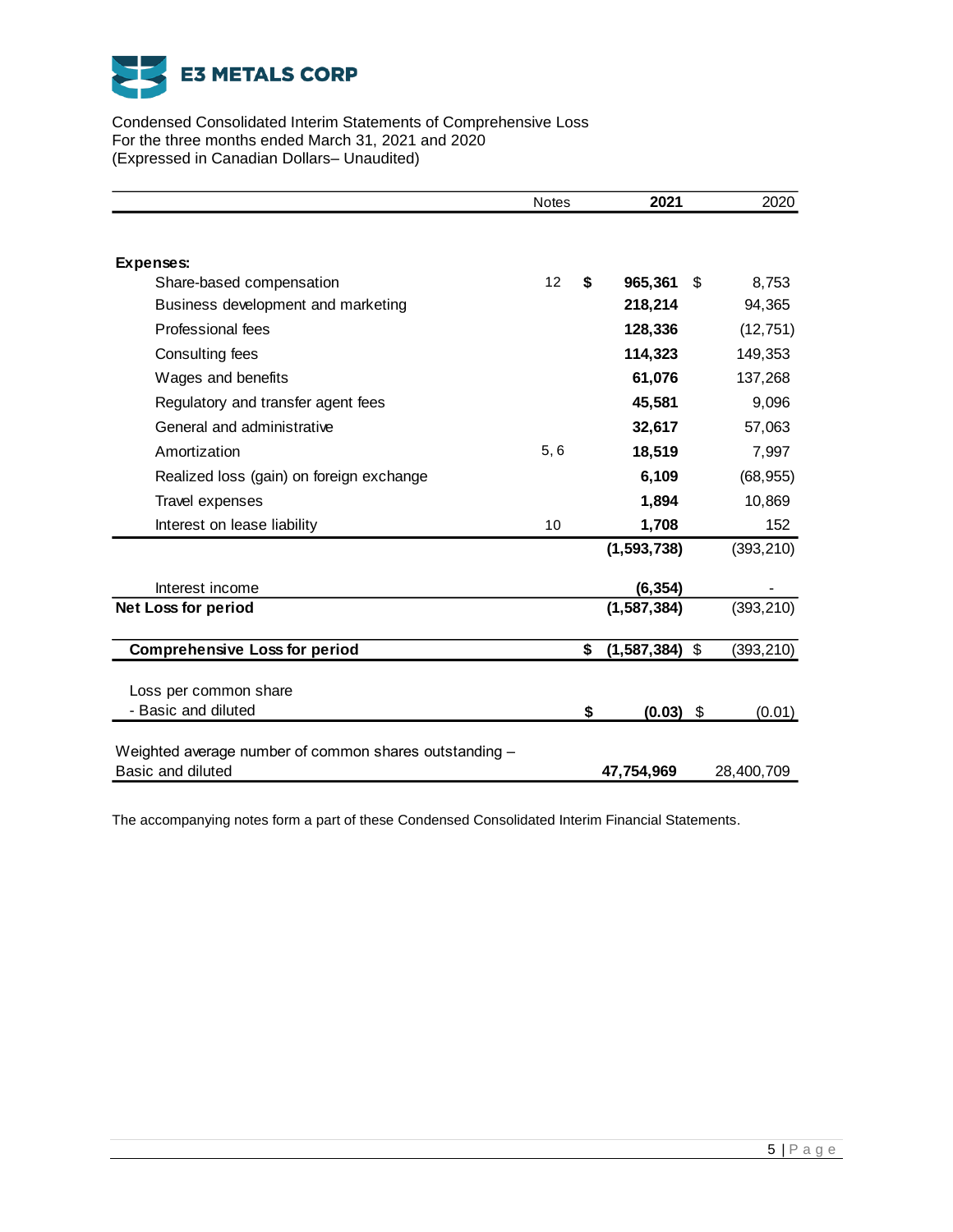

Condensed Consolidated Interim Statements of Cash Flows For the three months ended March 31, 2021 and 2020 (Expressed in Canadian Dollars -Unaudited)

|                                                       | Notes                   | 2021                   |             | 2020       |
|-------------------------------------------------------|-------------------------|------------------------|-------------|------------|
| Cash provided by (used in):                           |                         |                        |             |            |
| Operating:                                            |                         |                        |             |            |
| Net loss for the period                               |                         | \$<br>$(1,587,384)$ \$ |             | (393, 210) |
| Items not affecting cash                              |                         |                        |             |            |
| Share-based compensation                              | 12                      | 965,361                |             | 8,753      |
| Amortization                                          | 5, 6                    | 18,519                 |             | 7,997      |
| Non-cash interest expense on lease liability          | 10                      | 1,708                  |             | 152        |
| Change in non-cash working capital:                   |                         |                        |             |            |
| Receivables                                           |                         | (14, 296)              |             | 9,880      |
| Prepaids                                              | $\overline{\mathbf{4}}$ | (28, 848)              |             | (97, 764)  |
| Trade payables and accrued liabilities                |                         | 108,393                |             | (310, 897) |
| Due to related parties                                |                         | (46,000)               |             | (6, 283)   |
| Net cash used in operating activities                 |                         | (582, 547)             |             | (781, 372) |
|                                                       |                         |                        |             |            |
| Investing:                                            |                         |                        |             |            |
| Intangible assets                                     | 8                       | (453, 975)             |             | (172, 192) |
| Exploration and evaluation assets                     | 7                       | (62, 557)              |             | (19, 181)  |
| Property and equipment                                | 5                       | (15, 568)              |             |            |
| Acquisition of joint operations, net of cash received | 9                       | 221,922                |             |            |
| Net cash used in investing activities                 |                         | (310, 178)             |             | (191, 373) |
|                                                       |                         |                        |             |            |
| Financing:                                            |                         |                        |             |            |
| Proceeds from private placements (net)                | 12                      | 7,196,460              |             | 1,174,790  |
| Lease liability                                       | 10                      | (49, 136)              |             | (7,688)    |
| Exercise of stock options and warrants                | 12                      | 2,167,199              |             | 30,000     |
| Grants                                                |                         | 93,172                 |             |            |
| Long term notes                                       | 11                      | (150,000)              |             |            |
| Net cash from financing activities                    |                         | 9,257,695              |             | 1,197,102  |
|                                                       |                         |                        |             |            |
| Change of cash during the period                      |                         | 8,364,970              |             | 224,357    |
| Cash, beginning of the period                         |                         | 6,689,172              |             | 1,222,572  |
| Cash, end of the period                               |                         | \$<br>15,054,142       | \$1,446,929 |            |
|                                                       |                         |                        |             |            |
| Unrestricted cash                                     |                         | 15,054,142             |             | 548,512    |
| Restricted cash - security for credit facility        |                         |                        |             | 28,750     |
| Restricted cash - Joint operations                    | 9                       |                        |             | 869,667    |
| Cash, end of the period                               |                         | \$<br>15,054,142       | \$1,446,929 |            |

The accompanying notes form an integral part of these Condensed Consolidated Interim Financial Statements.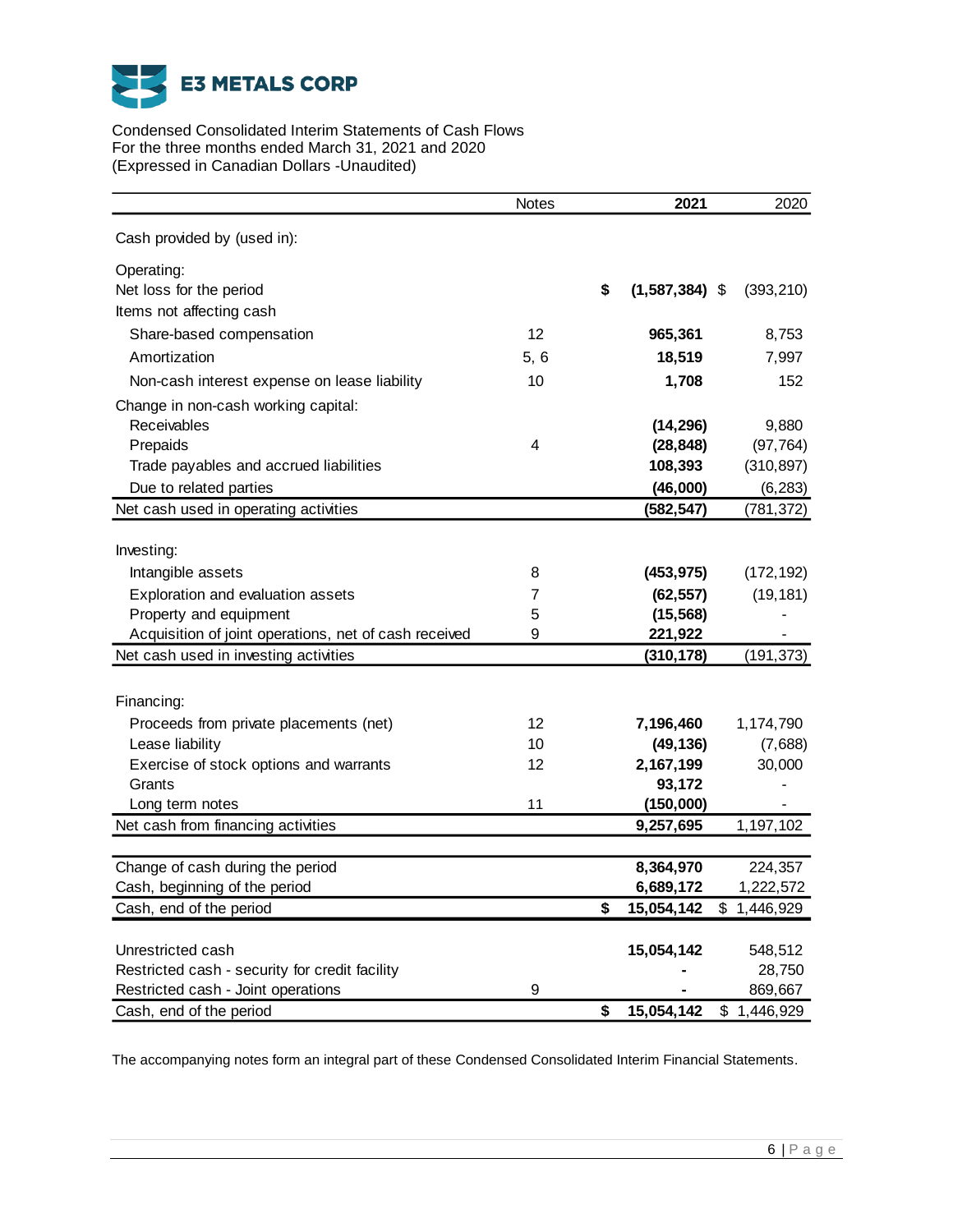

# **1. NATURE AND CONTINUANCE OF OPERATIONS**

E3 Metals Corp. ("E3 Metals" or the "Company") was incorporated on August 19, 1998 under the laws of British Columbia. The Company's shares trade on the TSX Venture Exchange (the "Exchange") under the symbol ETMC.

The Company's head office and principal address is Suite 2300, 150 9 th Ave SW, Calgary, AB, T2P 3H9. The registered and records office is Suite 400, 725 Granville Street, Vancouver, BC, V7Y 1G5.

E3 Metals is a resource company with mineral properties in Alberta that is currently focused on technology development for lithium extraction from Alberta brines contained in its mineral properties.

These Condensed Consolidated Interim Financial Statements (the "financial statements") have been prepared on a going concern basis, which assumes that the Company will be able to realize its assets and discharge its liabilities in the normal course of business. Should the Company be unable to continue as a going concern, it may be unable to realize the carrying value of its assets and to meet its liabilities as they become due. These financial statements do not give effect to any adjustments to the amounts or classification of assets and liabilities which might be necessary should the Company be unable to continue as a going concern.

As at March 31, 2021, the Company has not generated revenues from operations and has an accumulated deficit of \$23,605,721 (2020 – \$22,018,337) including a net loss of \$1,587,384 (2020 – \$393,210) incurred during the period ended March 31, 2021. These events and conditions indicate a material uncertainty that may cast significant doubt on the Company's ability to continue as a going concern. The Company's ability to continue as a going concern is dependent upon its ability to raise equity financing to further develop their proprietary technology and commence construction of a pilot project.

The impact of the Covid-19 pandemic on the world's financial markets may make it a significant challenge for the Company to raise new equity. On the advice of the Canadian public health authorities E3 Metals temporarily ceased all non-essential travel and implemented a work from home program for all staff. As of the date hereof, staff are working under a combined work from home/work in the office schedule and are utilizing the appropriate social distancing and other recommended or required safety protocols. Measures such as these have caused material disruption to businesses globally resulting in economic uncertainty. Global financial markets have experienced significant volatility and weakness as a consequence of this economic uncertainty. The duration and impact of the COVID-19 outbreak is unknown as this time, as is the effectiveness of interventions by governments and central banks. COVID-19 has had an impact into the timing and cost to develop the Company's DLE project.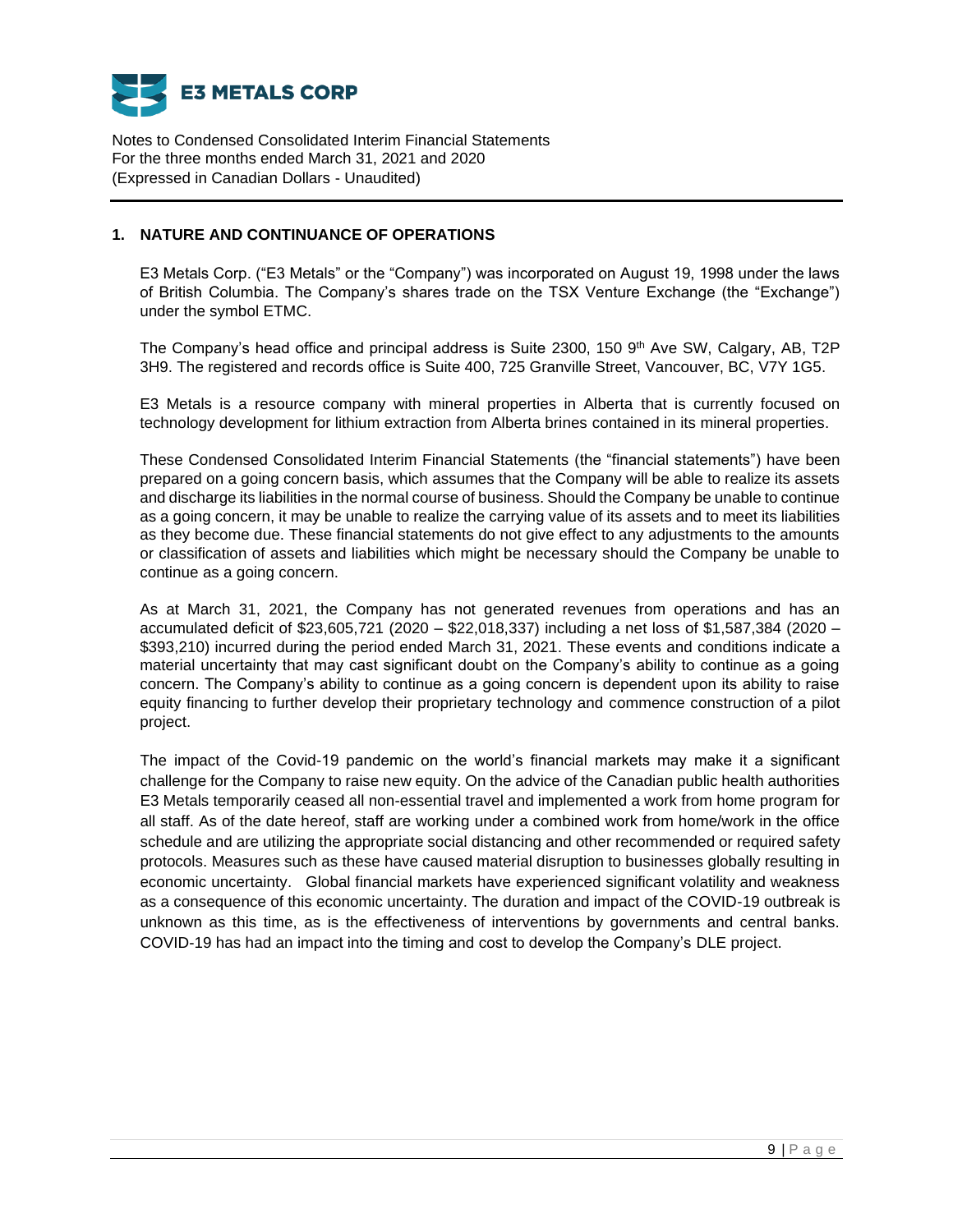

# **2. SIGNIFICANT ACCOUNTING POLICIES AND BASIS OF PREPARATION**

These financial statements were authorized for issue on May 25, 2021 by the Board of Directors of the Company.

These Condensed Consolidated Interim Financial Statements, including comparatives, have been prepared in accordance with International Financial Reporting Standards ("IFRS") as issued by the International Accounting Standards Board ("IASB") and Interpretations issued by the International Financial Reporting Interpretations Committee ("IFRIC").

## *Basis of Presentation*

These condensed consolidated interim financial statements have been prepared in accordance with International Financial Reporting Standards ("IFRS") as issued by the International Accounting Standards Board ("IASB") using International Accounting Standard ("IAS") 34: Interim Financial Reporting. These consolidated financial statements have been prepared on a historical cost basis, except for financial instruments which are measured at their estimated fair value. They do not contain all disclosures required by IFRS for annual financial statements and, accordingly, should be read in conjunction with the audited consolidated financial statements and notes thereto for the period ended December 31, 2020. The consolidated financial statements have been prepared using the same accounting policies and methods as the consolidated financial statements for the period ended March 31, 2021.

#### *Consolidation*

These financial statements include the financial statements of the Company and its controlled subsidiaries. Subsidiaries are all corporations over which the Company is able directly or indirectly, to control the financial and operational policies, which is the authority usually connected with holding majority voting rights. Subsidiaries are fully consolidated from the date on which control is acquired by the Company. They are de-consolidated from the date that control by the Company ceases. The subsidiaries of the Company are as follows:

|                                                   |                             |                        | <b>Percentage owned</b> |                      |  |  |
|---------------------------------------------------|-----------------------------|------------------------|-------------------------|----------------------|--|--|
|                                                   | Country of<br>incorporation | Functional<br>currency | March 31.<br>2021       | December 31.<br>2020 |  |  |
| 1975293 Alberta Ltd.                              | Canada                      | CAD                    | 100%                    | 100%                 |  |  |
| Mexigold Resources SA de CV<br>("MAU Mexico") (1) | Mexico                      | MEX.                   | 100%                    | 100%                 |  |  |
| Alberta Battery Holdings Inc. <sup>(2)</sup>      | Canada                      | CAD                    | 100%                    | 50%                  |  |  |

(1) MAU Mexico is inactive and has no assets.

(2) On January 25th, 2021 the Company acquired the remaining 50% of 2216747 Alberta Ltd. It was a jointly controlled operation, recognized using proportionate consolidation prior to the acquisition date. 2216747 Alberta Ltd. changed its name to Alberta Battery Holdings Inc. See Note 9 for further details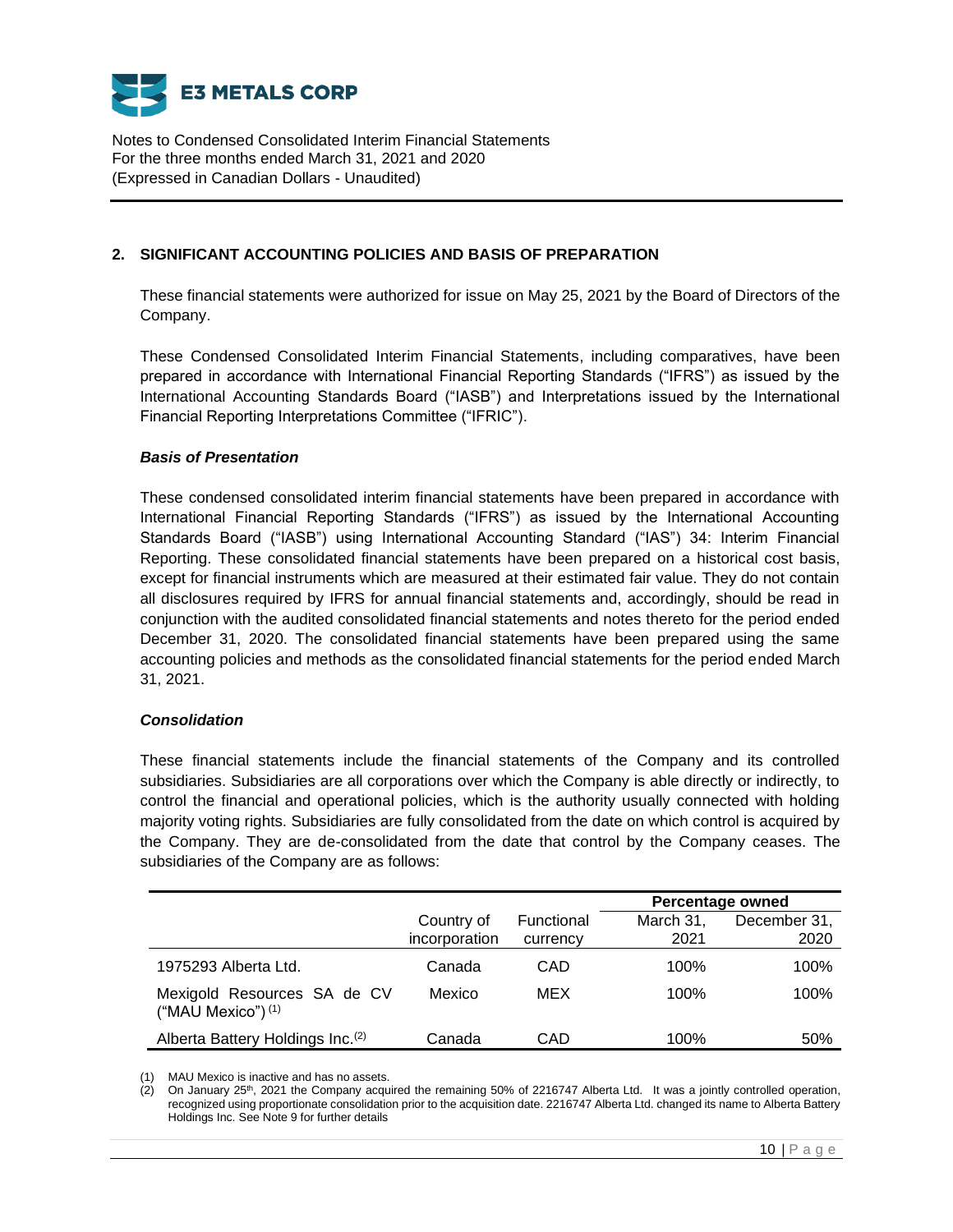

Assets, liabilities, revenues and expenses of the subsidiaries are recognized in accordance with the Company's accounting policies. Inter-company balances and transactions, including unrealized income and expenses arising from inter-company transactions, are eliminated on consolidation.

#### *Significant estimates and judgments*

The preparation of financial statements in accordance with IFRS requires the Company to make estimates and judgments concerning the future. The Company's management reviews these estimates and judgments and underlying assumptions on an ongoing basis, based on experience and other factors, including expectations of future events that are believed to be reasonable under the circumstances.

Revisions to estimates are adjusted for prospectively in the period in which the estimates are revised.

Estimates and assumptions where there is significant risk of material adjustments to assets and liabilities in future accounting periods include the useful life of property and equipment, the recoverability of the carrying value of exploration and evaluation assets, fair value measurements for financial instruments, the valuation of right-of-use assets, the valuation of lease liabilities and recoverability and measurement of deferred tax assets.

# *Significant judgments*

The preparation of financial statements in accordance with IFRS requires the Company to make judgments, apart from those involving estimates, in applying accounting policies. The most significant judgments in applying the Company's financial statements include:

- the assessment of the Company's ability to continue as a going concern and whether there are events or conditions that may give rise to significant uncertainty;
- the discount rate used to in the valuation of the right-of use asset and lease liability;
- the classification of financial instruments; and
- the determination of the functional currency of the Company and its subsidiaries.

# *Significant Accounting Policies*

These condensed interim financial statements follow the same accounting principles and methods of application of those disclosed in Note 2 of the Company's annual Financial Statements as at and for the year ended December 31, 2020.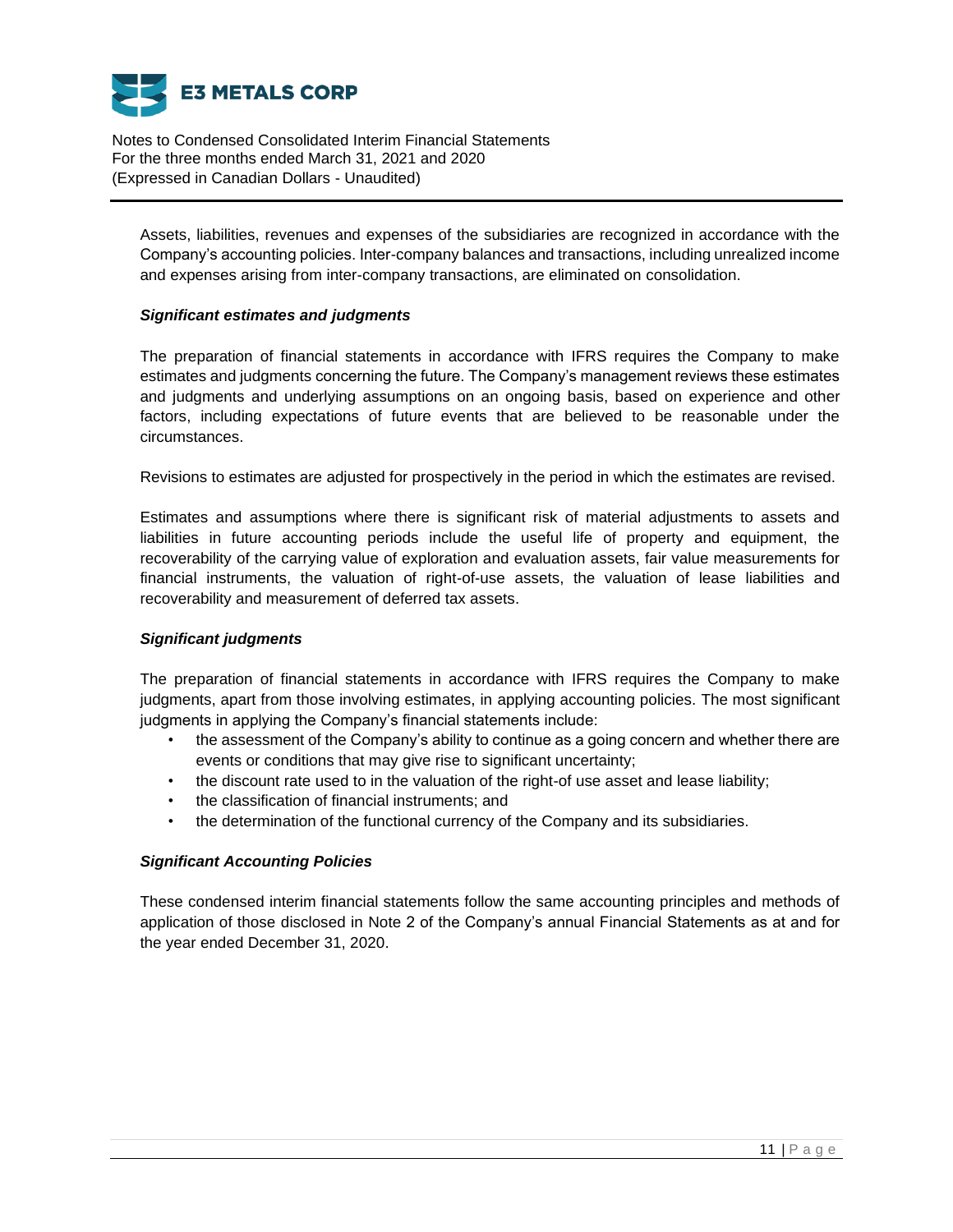

## **3. RECEIVABLES**

Receivables consist primarily of GST input tax credits. The Company expects to realize on all outstanding receivables during the current fiscal period.

# **4. PREPAID EXPENSES**

Prepaid expenses consist of various payments that will be amortized over the monthly periods which they relate to:

|                                    |    | March 31,<br>2021 |    | December 31,<br>2020 |
|------------------------------------|----|-------------------|----|----------------------|
| Deposits on office & lab leases    | \$ | 19.640            | \$ | 18,552               |
| Insurance                          |    | 7.876             |    | 13,520               |
| Marketing and business development |    | 37,604            |    | 23,986               |
| Other                              |    | 78,968            |    | 59,182               |
|                                    | S  | 144,088           | S  | 115,240              |

Reclassified \$28,750 GIC from restricted cash to prepaid expenses for current and prior year for presentation purposes as a deposit for corporate credit card.

## **5. PROPERTY AND EQUIPMENT**

|                      | Computer<br>Equipment | Furniture | Softw are<br>Licenses | Leasehold<br><b>Improvements</b> | Total  |
|----------------------|-----------------------|-----------|-----------------------|----------------------------------|--------|
| Cost:                |                       |           |                       |                                  |        |
| At December 31, 2020 | 23.509                | 2.760     | 27,428                | 2,308                            | 56,005 |
| Additions            | 15,568                | ۰         |                       |                                  | 15,568 |
| At March 31, 2021    | 39,077                | 2,760     | 27,428                | 2,308                            | 71,573 |
| Amortization:        |                       |           |                       |                                  |        |
| At December 31, 2020 | 19,984                | 1,488     | 27,428                | 2,308                            | 51,208 |
| Amortization         | 3,077                 | 63        |                       |                                  | 3,140  |
| At March 31, 2021    | 23,061                | 1,551     | 27,428                | 2,308                            | 54,348 |
| Net book value:      |                       |           |                       |                                  |        |
| At December 31, 2020 | 3,525                 | 1,272     |                       |                                  | 4,797  |
| At March 31, 2021    | 16,016                | 1,209     |                       |                                  | 17,225 |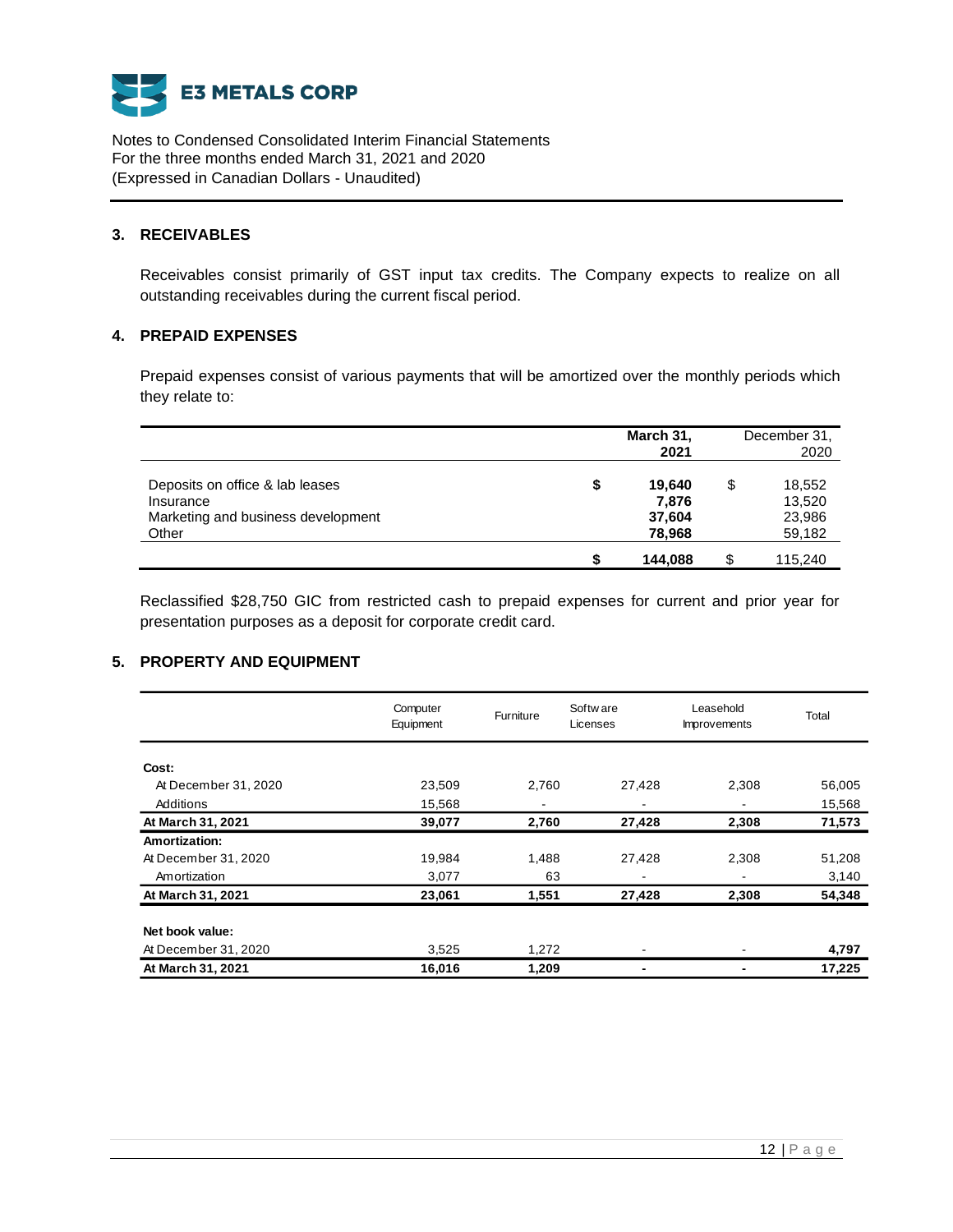

# **6. RIGHT-OF-USE ASSETS**

|                              | March 31,    |   | December 31, |
|------------------------------|--------------|---|--------------|
|                              | 2021         |   | 2020         |
| Balance, beginning of period | 15,333<br>\$ | S | 11,433       |
| Additions                    | 111,231      |   | 42,934       |
| Current period amortization  | (15, 379)    |   | (39,034)     |
|                              | 111,185      | S | 15,333       |

# **7. EXPLORATION AND EVALUATION ASSETS**

| <b>Acquisition Costs:</b>    |    |           |
|------------------------------|----|-----------|
| Balance December 31, 2020    |    | 1,672,759 |
| Balance, March 31, 2021      | \$ | 1,672,759 |
| <b>Exploration Costs:</b>    |    |           |
| Balance, December 31, 2020   | \$ | 1,203,829 |
| Capitalized expenses         |    | 62,557    |
| Balance, March 31, 2021      | \$ | 1,266,386 |
| Total, December 31, 2020     | \$ | 2,876,588 |
| <b>Total, March 31, 2021</b> | S  | 2,939,145 |

# **8. INTANGIBLE ASSETS**

|                             | March 31, |           |    | December 31, |
|-----------------------------|-----------|-----------|----|--------------|
|                             |           | 2021      |    | 2020         |
| Opening balance             | \$        | 886,687   | \$ | 236,945      |
| Consultants                 |           | 232,012   |    |              |
| Other expenditures          |           | 217,001   |    |              |
| IP development expenditures |           | 743.240   |    | 649.742      |
| Grants                      |           | (93, 172) |    |              |
| Balance, end of year        | S         | 1,985,768 | S  | 886,687      |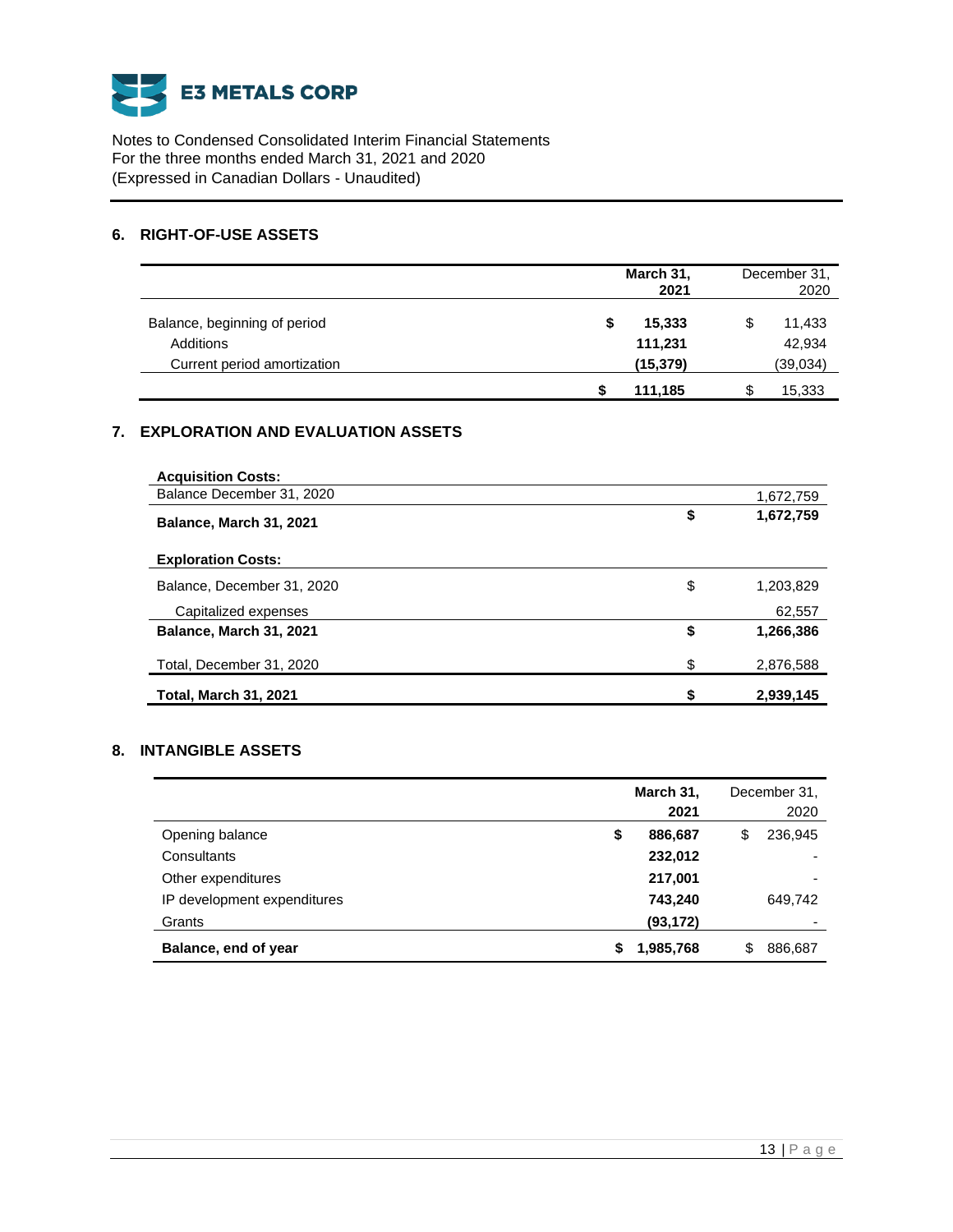

# **9. JOINT OPERATION**

Under the terms of the USA entered into in September 2019 with FMC Lithium USA Corp ("Livent"), E3 purchased fifty (50) common shares of 2216747 Alberta Ltd. ("Devco), representing a 50% ownership of the company. In addition, E3 granted Devco a perpetual, exclusive, royalty-free intellectual property license. The Company's intellectual property consists of its proprietary Ion-Exchange technology

On October 12, 2019, Livent contributed US \$1.5 million (approximately CAD \$2.0 million) to Devco which is being used to fund the development work being conducted through Devco. Livent has no recourse to demand repayment of the contribution; therefore the Company's share of contribution has been recognized within equity. The contribution, however, is restricted to jointly approved expenditures of Devco. At December 31, 2020, the Company share of cash restricted to jointly approved Devco expenditures was \$221,795. In accordance with IFRS 11 – Joint Arrangements, the Company's investment is considered a joint operation. As a result, the Company's recognized its share of the jointly held assets and liabilities as well as its share of the jointly incurred expenses relating to the ownership of Devco.

On January 25, 2021 Livent withdrew from the joint operation with E3 Metals citing capital allocation considerations. The exit from the joint operation followed the Unanimous Shareholder Agreement with the following predetermined terms:

- E3 exercised the right to purchase the property and equipment in Devco
- All Devco Intellectual Property and developments were transferred by Devco to E3 for USD \$1.00
- After the completion of the sale and distributions, E3 purchased and Livent sold all of its common shares of Devco to E3 for USD \$1.00 free and clear of all encumbrances
- Any remaining funds from Livent's Contribution of Capital held in Devco shall be for the sole benefit of Devco.

E3 has accounted for the acquisition of the assets from Devco as an asset acquisition. The fair value of the assets were based on the cost approach as prescribed in IFRS 13 (Cash \$221,922, GST Receivable \$29,423, and Intangible assets \$738,279). The difference between the consideration paid and assets were recorded as an offset to contributed capital.

The following summarizes the amounts included in the Company's financial statements as a result of the Devco consolidation:

|                       | Mar 31, 2021            |              | Dec 31, 2020      |              |  |
|-----------------------|-------------------------|--------------|-------------------|--------------|--|
|                       | <b>E3 Metals - 100%</b> | Devco - 100% | $E3$ Metals - 50% | Devco - 100% |  |
| Cash                  | 135                     | 135          | 221,795           | 443,590      |  |
| <b>GST</b> receivable | 58.844                  | 58.844       | 29.422            | 58,844       |  |
| Intangible assets     | 1.481.519               | 1,481,519    | 738.279           | 1,476,558    |  |
| Contributed capital   | 1,994,551               | 1,994,551    | 997,275           | 1,994,551    |  |
| Current year deficit  | (7,256)                 | (7,256)      | (7, 845)          | (15,691)     |  |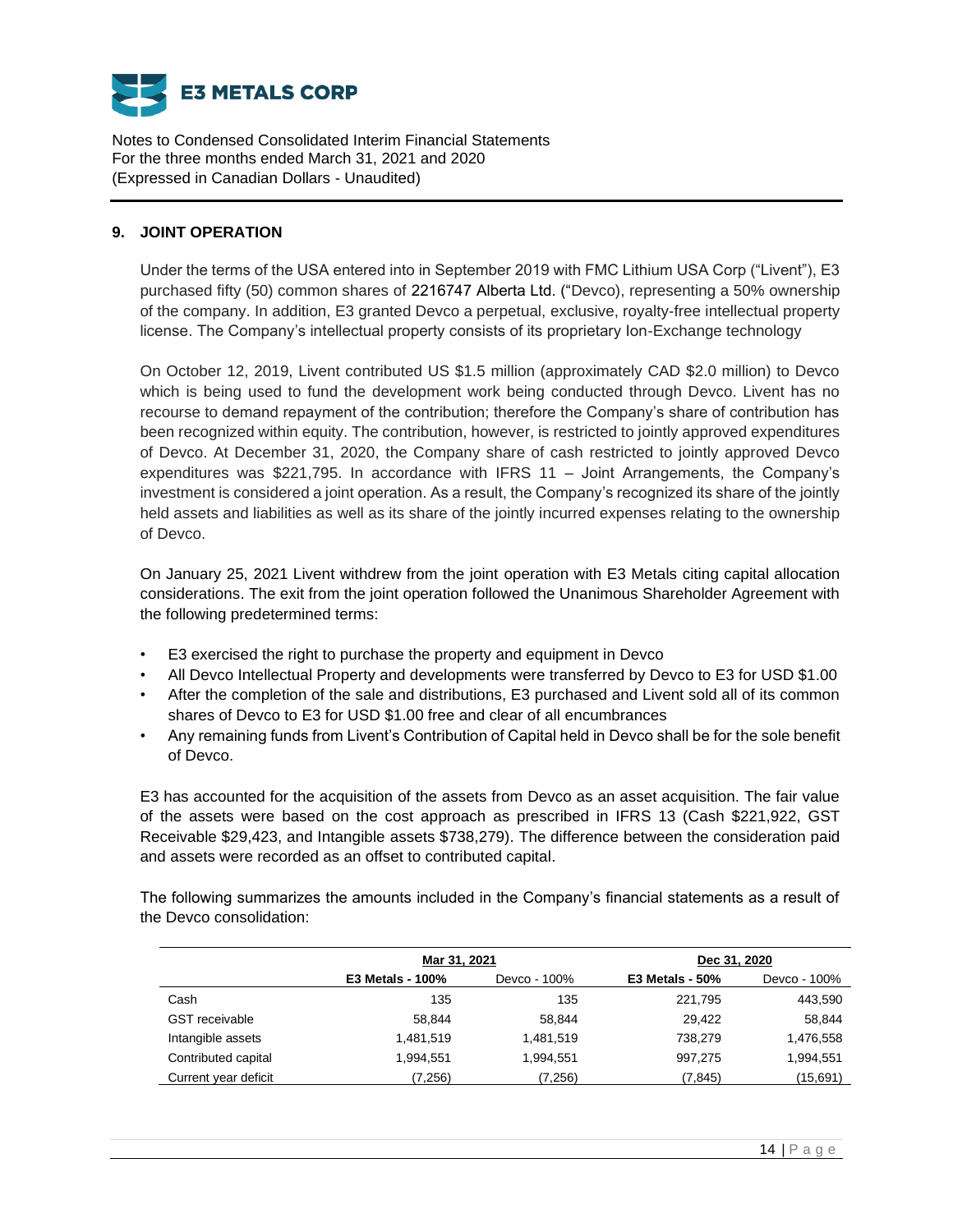

# **10. LEASE LIABILITIES**

|                                                                            | March 31, 2021                               | December 31, 2020                            |
|----------------------------------------------------------------------------|----------------------------------------------|----------------------------------------------|
| Liability:<br>Balance, January 1<br>Addition<br>Interest<br>Lease payments | \$<br>18,306<br>111,231<br>1,708<br>(49,136) | \$<br>12,644<br>42,934<br>1,528<br>(38, 800) |
| Balance, end of period                                                     | 82,109<br>\$                                 | 18,306<br>\$                                 |
| Short-term portion<br>Long-term portion                                    | 17,760<br>64,349                             | 18,306                                       |

The Company entered into an additional lease for lab operations for 36 months effective February 1, 2021 with The University of Calgary. The lease liability has been present valued using a discount rate of 8%.

# **11. LONG-TERM NOTES PAYABLE**

On September 23, 2020, the Company entered into an agreement with the Government of Canada as represented by the Minister responsible for Western Economic Diversification Canada. The Company received a total of \$150,000 to assist with general corporate costs. The Company had the right to prepay the note at any time without penalty and is not subject to any covenants. On March 9, 2021 the Company repaid the amount in full.

# **12. SHARE CAPITAL**

#### *Authorized share capital*

Unlimited common shares with no par value.

#### *Issued and outstanding*

|                                                          | <b>Number of Shares</b> |
|----------------------------------------------------------|-------------------------|
|                                                          | 2021                    |
| Balance at January 1                                     | 41,664,131              |
| Issuance of shares on exercise of stock options/warrants | 4,052,300               |
| Issuance of shares by private placement                  | 6,793,300               |
| <b>Balance at March 31</b>                               | 52,509,731              |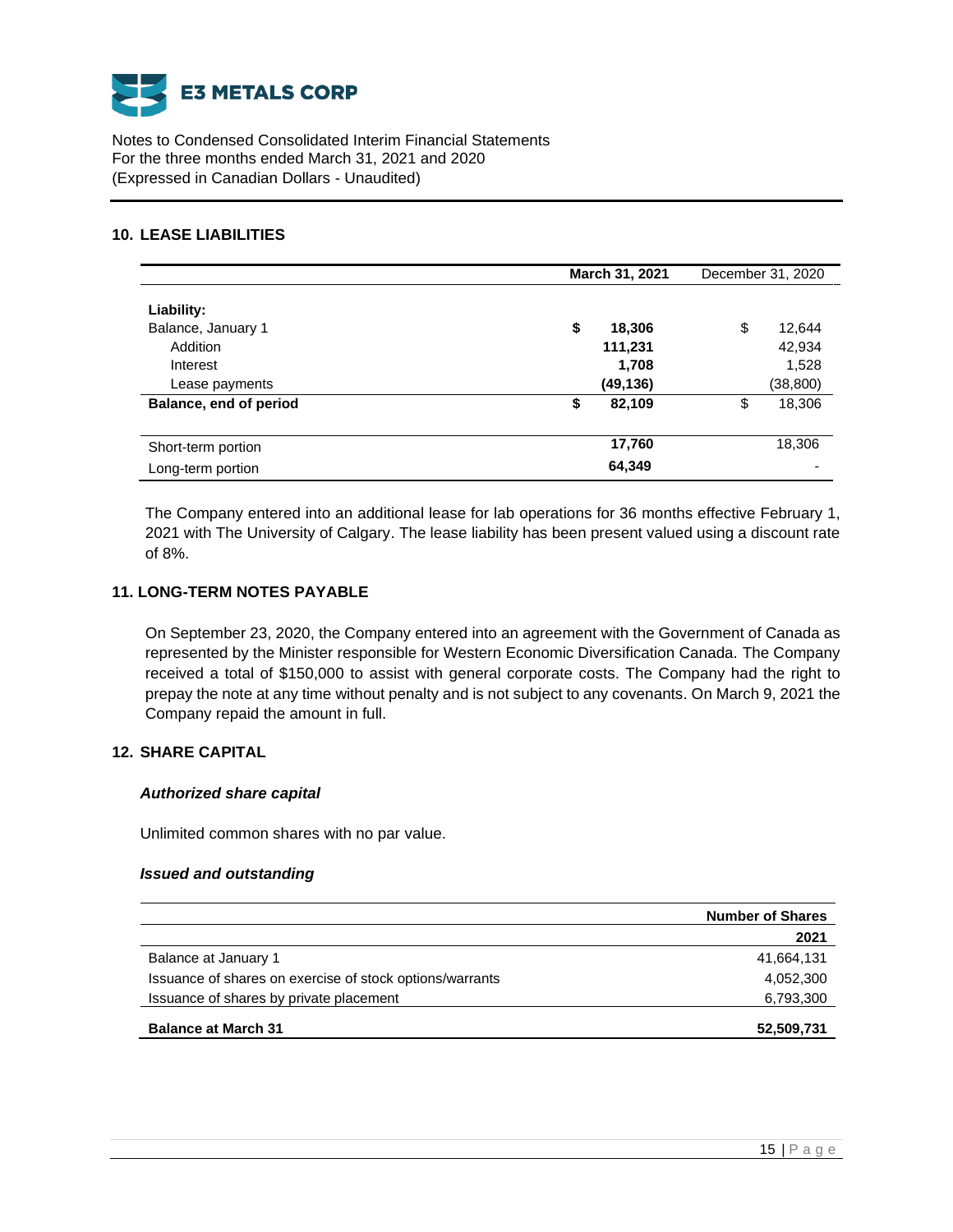

Share capital transactions during the period ended March 31, 2021 were as follows:

On February 8, 2021, the Company closed its brokered private placement by issuing 6,793,300 units at a price of \$1.185 per unit for total gross proceeds of \$8,050,061. Each unit was comprised of one common share and one common share purchase warrant. Each whole common share purchase warrant entitles the holder to acquire one additional common share at an exercise price of \$1.65 for a period of 24 months following the date of issuance. Share issue costs comprised of \$734,001 cash, and 567,931 broker warrants were issued in connection with the closing (valued at \$1,313,599 using Black Scholes). Broker warrants issued carry the same terms as the unit warrants. As the closing price of the Company's shares on February 8, 2021 exceeded the unit price of the private placement (\$3.45 and \$1.185 respectively), no residual value was allocated to the warrants.

During the period the Company issued 4,052,300 common shares pursuant to the exercise of 4,052,300 stock options and warrants at a price ranging from \$0.40-\$1.40 per share. Total proceeds received were \$2,167,199. The share issue costs attributable to the shares issued totaled \$119,600.

## **Share Purchase Warrants**

The issuances of the share purchase warrants are summarized as follows:

|                                                 |                       | March 31, 2021                            |  |  |  |
|-------------------------------------------------|-----------------------|-------------------------------------------|--|--|--|
|                                                 | Number of<br>warrants | <b>Weighted average</b><br>exercise price |  |  |  |
| Warrants, beginning of year                     | 6,767,300             | 0.93<br>S                                 |  |  |  |
| Issued in connection with the private placement | 6,793,300             | 1.65                                      |  |  |  |
| Brokers' warrants                               | 567,931               | 1.65                                      |  |  |  |
| Exercised                                       | (2,869,050)           | 0.58                                      |  |  |  |
| Warrants, end of period                         | 11,259,481            | 1.49<br>S                                 |  |  |  |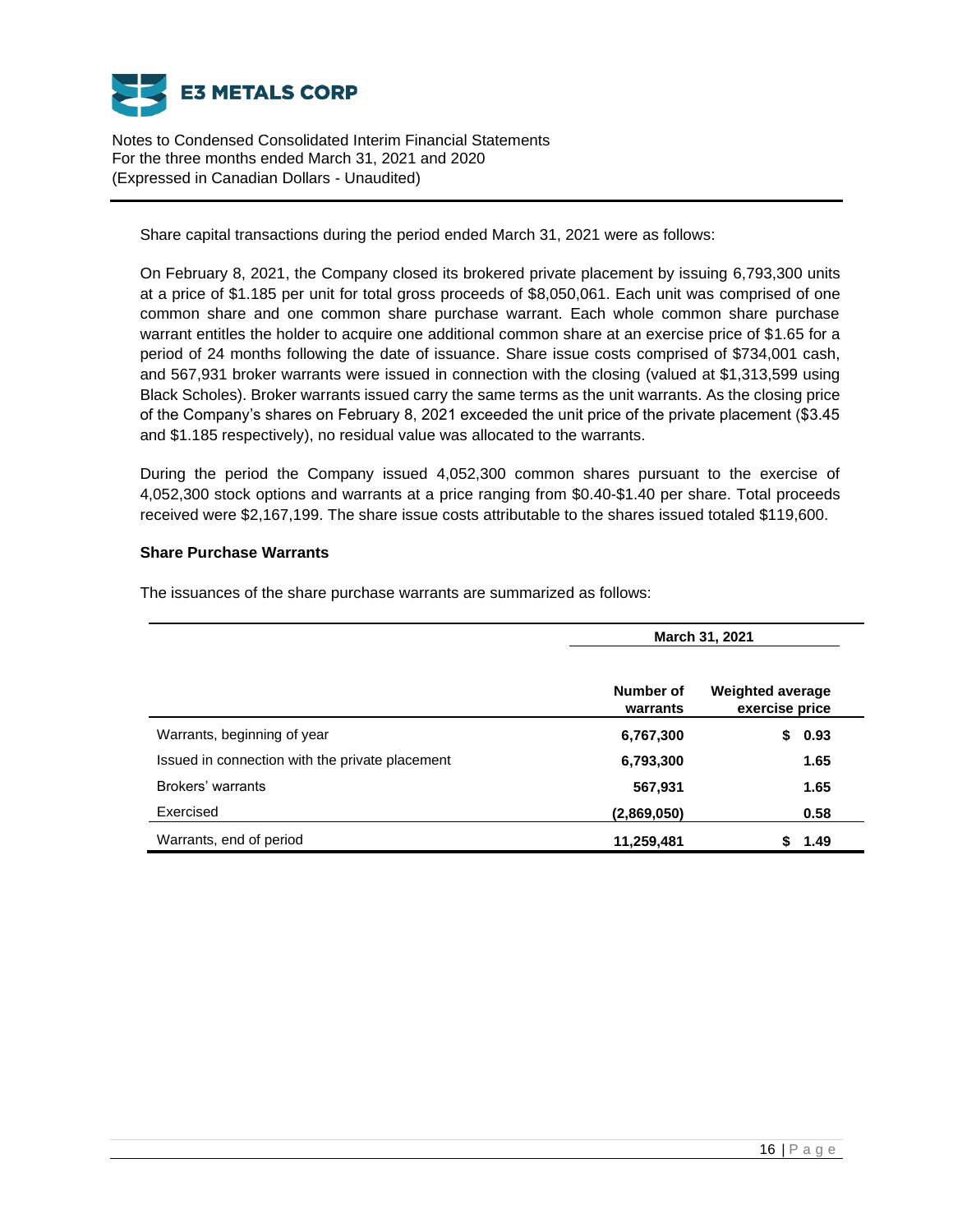

The share purchase warrants outstanding and exercisable as at March 31, 2021:

|                   |             |                |              | Weighted     |             |
|-------------------|-------------|----------------|--------------|--------------|-------------|
|                   | Number of   |                |              | average life | Number of   |
|                   | warrants    |                |              | of warrants  | warrants    |
| Grant date        | outstanding | Exercise price | Expiry date  | (years)      | exercisable |
| April 4, 2019     | 4,500       | \$<br>0.45     | Apr 4, 2021  | 0.01         | 4,500       |
| December 19, 2019 | 175.000     | \$<br>0.60     | Dec 19, 2022 | 1.72         | 175.000     |
| March 2, 2020     | 804.000     | \$<br>0.60     | Sep 2, 2022  | 1.42         | 804.000     |
| March 2, 2020     | 14.750      | \$<br>0.40     | Sep 2, 2022  | 1.42         | 14.750      |
| December 17, 2020 | 2,900,000   | \$<br>1.40     | Dec 17, 2022 | 1.72         | 2,900,000   |
| February 8, 2021  | 7,361,231   | \$<br>1.65     | Feb 8, 2023  | 1.86         |             |
|                   | 11,259,481  | \$<br>1.49     |              | 1.79         | 3,898,250   |

The weighted average life of warrants outstanding is 1.79 years (2020 – 1.54).

The fair value of broker warrants was estimated using the Black-Scholes pricing model based on the date of grant and using the following assumptions:

| Period ended March 31, 2021     |            |
|---------------------------------|------------|
| Risk-free interest rate         | 0.28%      |
| Expected stock price volatility | 94.73%     |
| Expected life                   | 1.95 years |
| Fair value per warrant granted  | \$2.31     |
| Forfeiture rate                 | 0%         |

#### *Stock options*

The Company has adopted a shareholder-approved 10% rolling stock option plan (the "Plan") pursuant to which options are granted to directors, officers, employees and other service providers. The Company follows the policies of the Exchange where the number of common shares which may be issued pursuant to options granted under the Plan may not exceed 10% of the issued and outstanding shares of the Company from time to time at the date of granting of options. Each option agreement with the grantee sets forth, among other things, the number of options granted, the exercise price and the vesting conditions of the options. Options granted have various vesting provisions depending on role within the organization.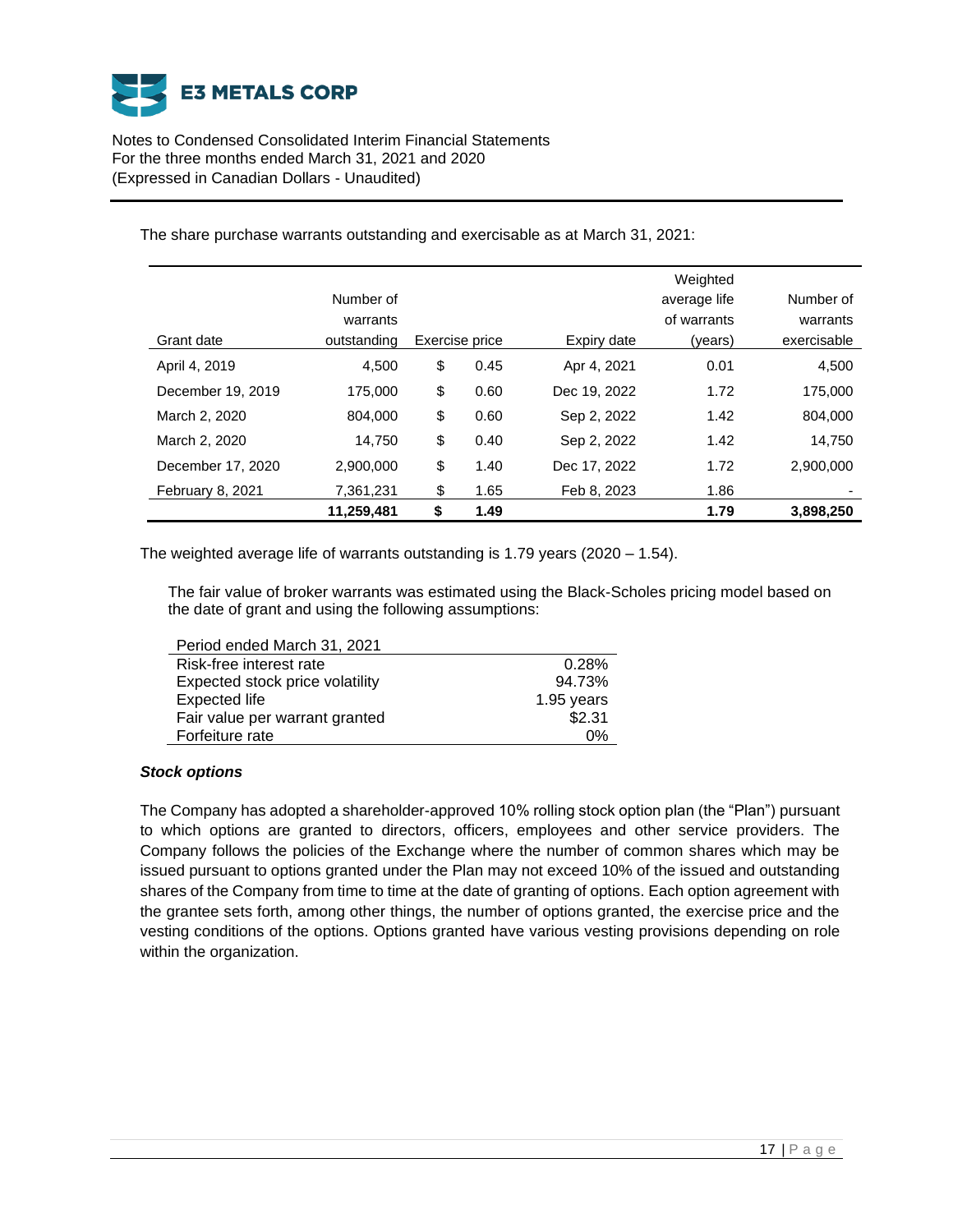

A summary of the Company's stock option transactions is presented below:

The share options outstanding as at:

|                                        |                      | <b>March 31, 2021</b>                 | December 31, 2020    |                                       |
|----------------------------------------|----------------------|---------------------------------------|----------------------|---------------------------------------|
|                                        | Number of<br>options | Weighted<br>average<br>exercise price | Number of<br>options | Weighted<br>average<br>exercise price |
| Options outstanding, beginning of year | 2,938,000            | \$0.48                                | 1,915,000            | \$0.42                                |
| Granted                                | 1,285,000            | \$1.99                                | 1,903,000            | \$0.52                                |
| Exercised                              | (1, 183, 250)        | \$0.44                                | (780,000)            | \$0.41                                |
| Expired                                | ۰                    | $\blacksquare$                        | (100,000)            | \$0.40                                |
| Options outstanding, end of period     | 3,039,750            | \$1.13                                | 2,938,000            | \$0.48                                |

The share options outstanding and exercisable as at March 31, 2021:

| Grant date                        | Options<br>outstanding | Exercise price |      | Expiry date       |
|-----------------------------------|------------------------|----------------|------|-------------------|
| August 21, 2018                   | 45,000                 | \$<br>0.40     |      | August 21, 2021   |
| December 27, 2018                 | 125,000                | \$             | 0.40 | December 27, 2021 |
| May 31, 2019                      | 50,000                 | \$             | 0.43 | May 31, 2022      |
| November 11, 2019                 | 100,000                | \$             | 0.40 | November 11, 2022 |
| April 22, 2020                    | 120,000                | \$             | 0.40 | April 22, 2022    |
| April 22, 2020                    | 118,000                | \$             | 0.40 | October 21, 2022  |
| April 22, 2020                    | 500,000                | \$             | 0.40 | April 22, 2023    |
| August 15, 2020                   | 25,000                 | \$             | 0.40 | August 15, 2022   |
| August 24, 2020                   | 30,000                 | \$             | 0.40 | August 24, 2022   |
| November 9, 2020                  | 650,000                | \$             | 0.70 | November 9, 2023  |
| January 8, 2021                   | 85,000                 | \$             | 1.08 | January 8, 2023   |
| January 13, 2021                  | 831,750                | \$             | 1.38 | January 13, 2024  |
| February 8, 2021                  | 35,000                 | \$             | 3.20 | February 8, 2024  |
| February 17, 2021                 | 200,000                | \$             | 3.80 | February 17, 2024 |
| March 1, 2021                     | 100,000                | \$             | 3.57 | March 1, 2024     |
| March 19, 2021                    | 25,000                 | \$             | 3.00 | March 19, 2024    |
| <b>Outstanding, End of Period</b> | 3,039,750              | \$             | 1.13 |                   |
| <b>Exercisable, End of Period</b> | 1,857,250              |                |      |                   |

The weighted average life of options outstanding is 2.27 years (2020 – 1.47).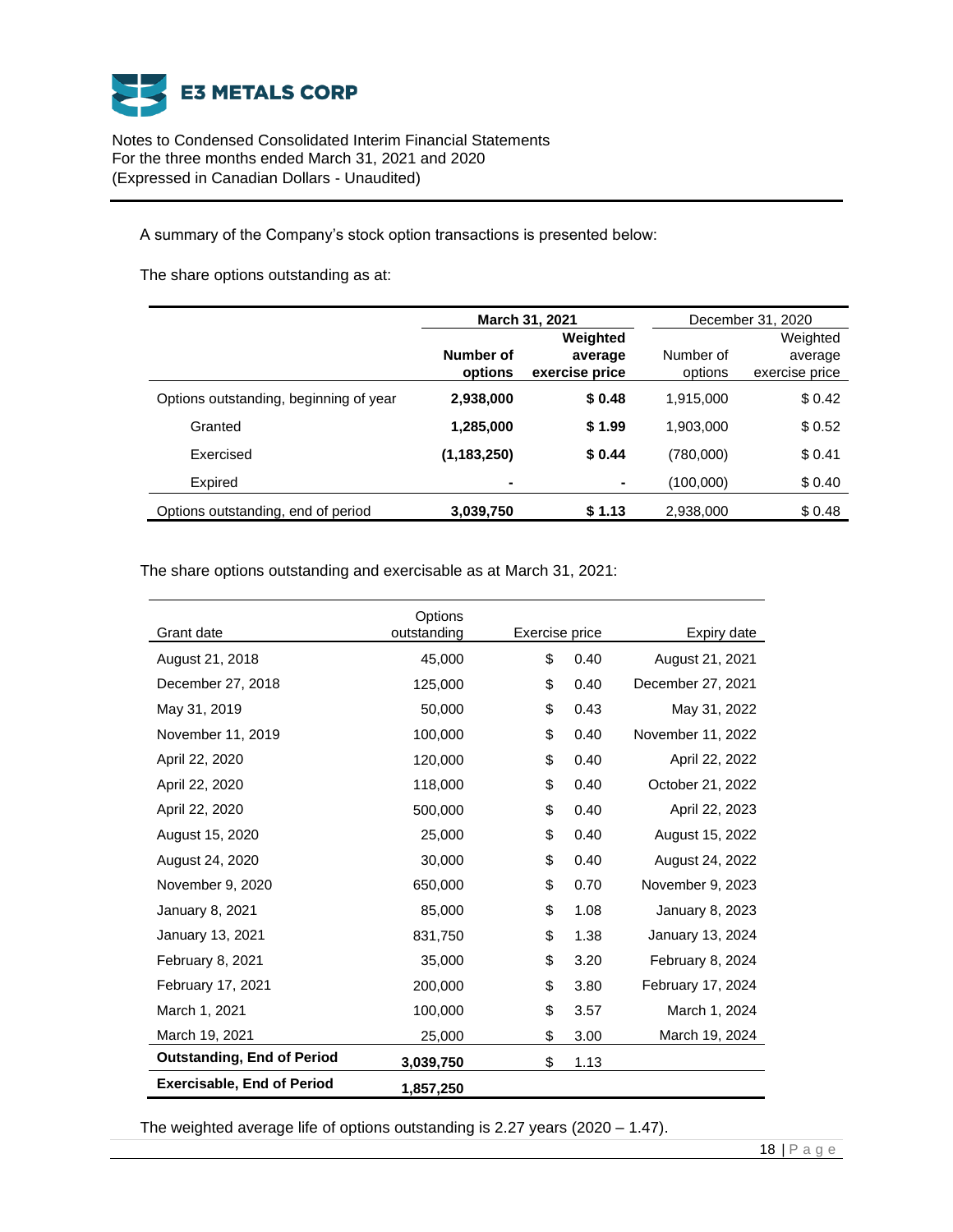

> The fair value of options was estimated using the Black-Scholes options pricing model based on the date of grant and using the following assumptions:

| Period ended March 31, 2021     |                     |
|---------------------------------|---------------------|
| Risk-free interest rate         | 0.28%               |
| Expected stock price volatility | $91.29\% - 97.61\%$ |
| <b>Expected life</b>            | 2.31 years          |
| Fair value per option granted   | $$0.63 - $2.73$     |
| Forfeiture rate                 | 0%                  |

During the period ended March 31, 2021, the Company recorded \$965,361 in share-based compensation expense for the options vested during the period.

## **13. MANAGEMENT COMPENSATION**

Key management personnel are persons responsible for planning, directing and controlling activities of an entity, and include executive and non-executive directors and officers. During the three months ended March 31, 2021 and 2020, the remuneration of the key management personnel were as follows:

| Three months ended March 31,         |   | 2021    | 2020   |
|--------------------------------------|---|---------|--------|
| Management salaries and benefits (i) |   | 74.872  | 72,500 |
| Consulting fees (ii)                 |   | 20,000  | 21,600 |
| Share-based compensation             |   | 60.457  | -      |
| Total                                | S | 155,329 | 94.100 |

- (i) On January 1, 2021, the Company entered into employment agreements with the CEO and the VP of Project Development of the Company that ratify annual compensation of \$167,750 and \$152,500 plus benefits respectively.
- (ii) On January 1, 2021, the Company entered into an agreement with Evrota Energy Ltd. to provide part-time CFO services and other consulting services on a contract basis. For the period ended March 31, 2021, the Company paid \$20,000 in fees to Evrota Energy (2020 - \$21,600 in fees to the CFO Centre).

## **14. FINANCIAL RISK AND CAPITAL MANAGEMENT**

As at March 31, 2021, the Company's financial instruments include cash, restricted cash, receivables, trade payables and accrued liabilities, long-term notes payable and due to related parties. Cash, restricted cash and receivables are classified as financial assets at amortized cost. Trade payables and accrued liabilities, long-term notes payable and due to related parties are classified as amortized cost.

The carrying value of these financial instruments approximates their fair value due to their short-term maturity.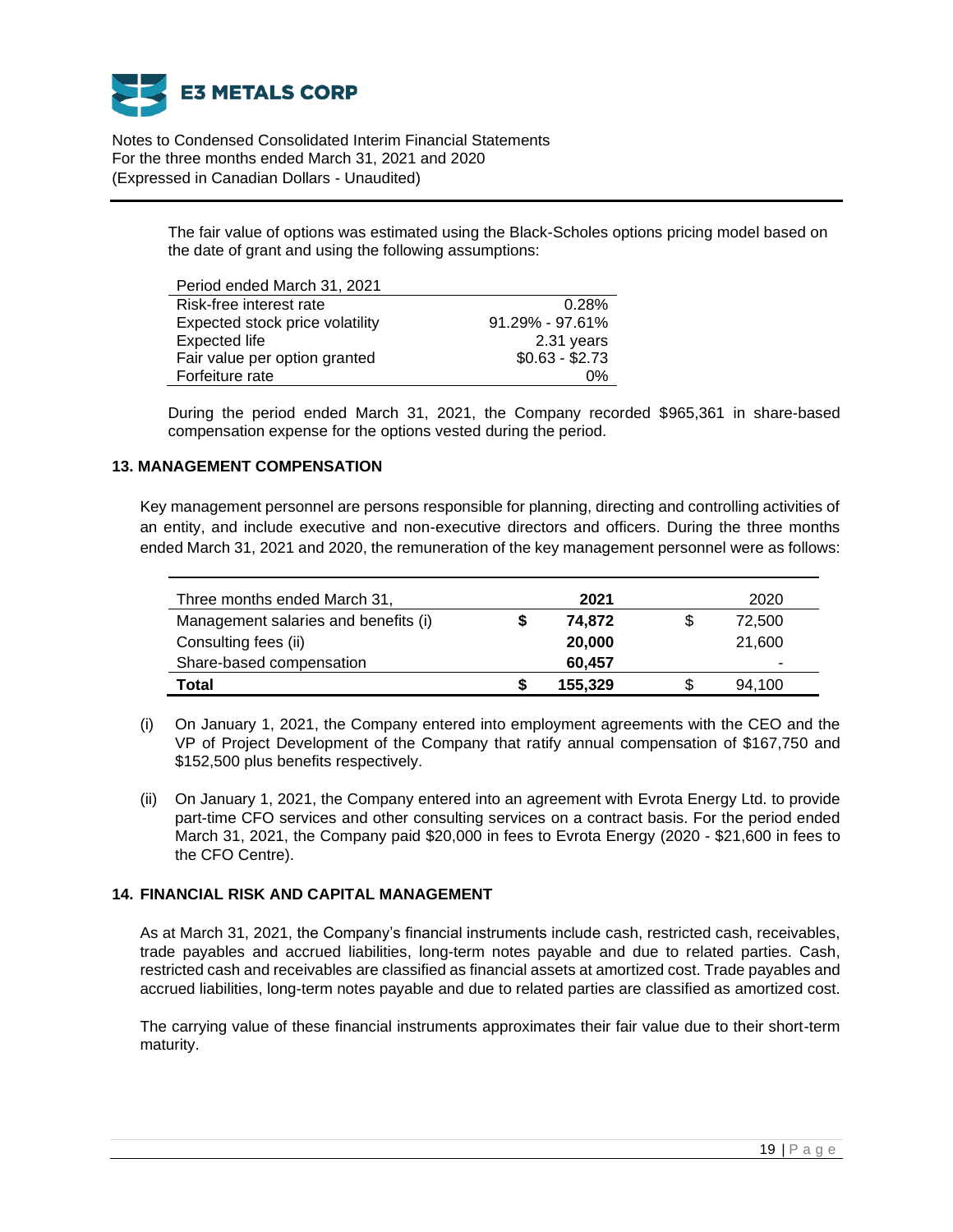

The Company's financial instruments are exposed to credit risk, liquidity risk, and market risks.

#### *Credit risk*

Credit risk is the risk that one party to a financial instrument will fail to discharge an obligation and cause the other party to incur a financial loss. The Company is exposed to credit risk with respect to its cash and receivables. The Company minimizes its exposure to credit risk by placing its cash with Canadian Schedule 1 Chartered banks. While there is concentration of risk by holding all funds with one institution, management assesses credit risk of cash as low due to the high credit quality rating the institution has with the rating agencies. As at March 31, 2021, the Company had cash of \$15,054,142 (December 31, 2020 - \$6,467,377).

The Company's secondary exposure to credit risk is on its receivable. This risk is minimal as receivables consist primarily of refundable input tax credits. Gross amounts receivable of \$96,648 (December 31, 2020 - \$52,929).

## *Currency risk*

The Company's current operations are not exposed to significant foreign currency risk.

#### *Interest rate risk*

Interest rate risk is the risk that the fair value or future cash flows of a financial instrument will fluctuate because of changes in the market interest rates. The fair value of the Company's financial instruments is relatively unaffected by changes in interest rates. The Company is exposed to interest rate risk on its bank deposit and long-term notes payables, which earns/bears interest at a variable rate. Based on the cash/loan balance at March 31, 2021, the effect of a 10% fluctuation in interest rates would not be material.

#### *Liquidity and funding risk*

Liquidity risk is the risk that the Company will not be able to meet its financial obligations as they fall due. The Company's objective in managing liquidity risk is to maintain sufficient readily available reserves in order to meet its liquidity requirements at any point in time. The Company tries to achieve this by maintaining sufficient cash to cover current liabilities as they mature.

As at March 31, 2021, the Company had a working capital of \$14,838,848 (December 31, 2020 - \$6,463,158). At March 31, 2021, the Company had a cash balance of \$15,054,142, which is sufficient to pay its current liabilities of \$456,030, and to continue operations through 2021.

Funding risk is the risk that market conditions will impact the Company's ability to raise capital through equity markets under acceptable terms and conditions. While the Company has been successful in raising capital in the past, there is no guarantee it will be able to do so in the future.